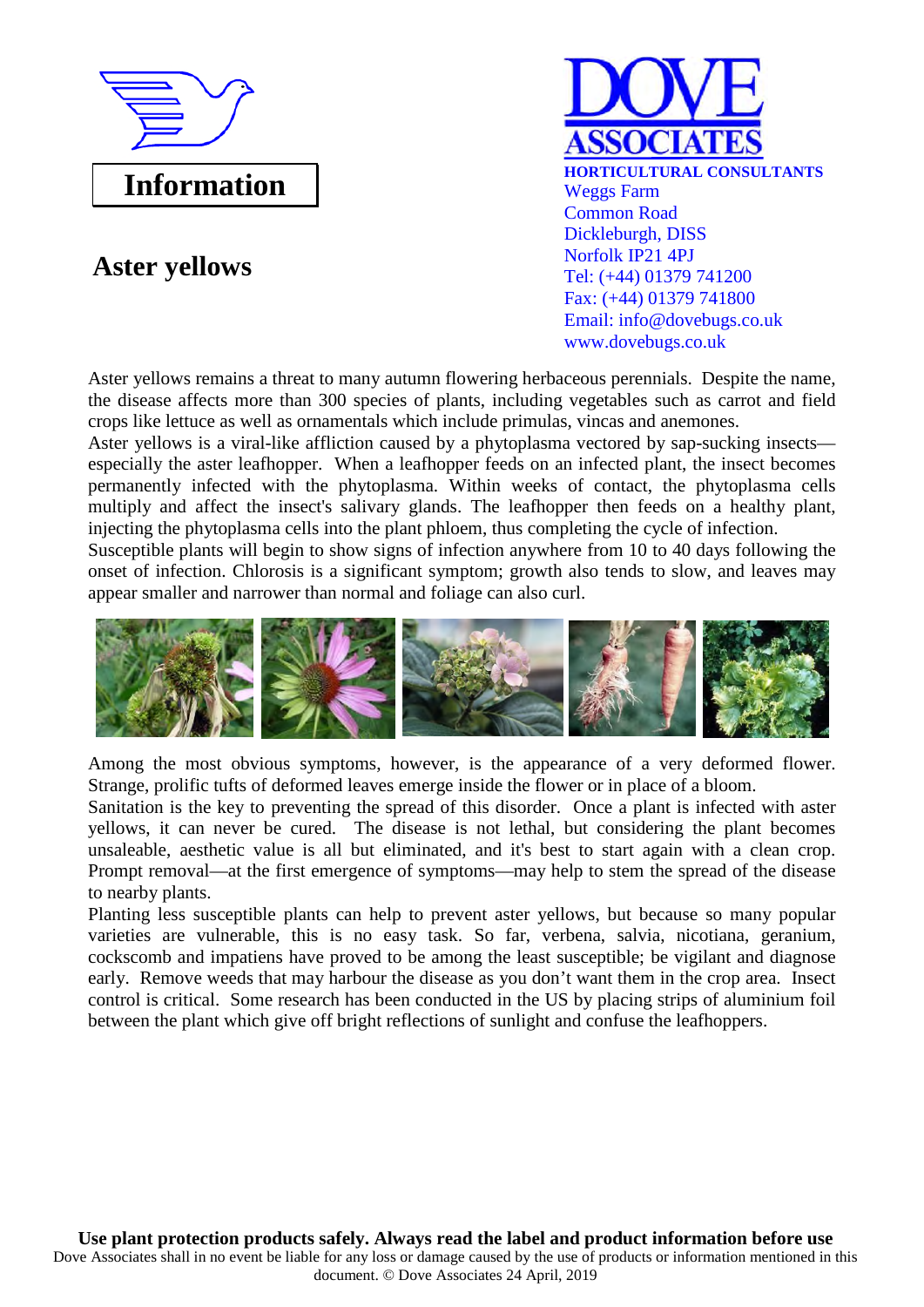Diagnosing Aster Yellows can be difficult especially as some of the eriophyid mite family can cause some plants to show similar symptoms as well as some herbicides. Infected foliage can be discoloured and twisted. The normal green may be replaced with yellow or red. Hosts of aster yellows may first show the unsightly witches broom of terminal growth. Tall plants may appear bushy and stunted. Leaf veins often turn yellow or white before the entire leaf becomes chlorotic or lacking the chlorophyll green the plant needs to survive. This is the opposite of nutrient deficiency where the veins remain green.

Carrots with red leaves and bitter tap roots dotted with white fuzz are indicative of aster yellows. Lettuce may show pink or tan spots and have twisted inner leaves. On flowers, the disease may cause twisted heads that remain green or as with marigolds, blossom in a muddy orange mess. Flowers usually fail to produce seeds. See https://www.youtube.com/watch?v=ovEyqFXeLrQ

## **Species that can host of be affected by Aster Yellows**

| <b>Plant name</b>                                       | <b>Plant name</b>                           |
|---------------------------------------------------------|---------------------------------------------|
| Allium cepa (onion)                                     | Epilobium (willowherbs)                     |
| Allium sativum (garlic)                                 | Eryngium alpinum                            |
| Alstroemeria (Inca lily)                                | Cyclamen persicum (cyclamens)               |
| Anethum graveolens (dill)                               | Dicentra spectabilis (bleeding heart)       |
| Apium graveolens (celery)                               | Echinacea purpurea (purple coneflower)      |
| Asparagus officinalis (asparagus)                       | Eschscholzia californica (california poppy) |
| Avena sativa (oats)                                     | Eucalyptus                                  |
| Bellis perennis (common daisy)                          | Euphorbia pulcherrima (poinsettia)          |
| Beta vulgaris (beetroot)                                | Fragaria ananassa (strawberry)              |
| Bougainvillea spectabilis (Bougainvilla)                | Freesia                                     |
| Brachyscome multifida                                   | Gaillardia pulchella (Indian blanket)       |
| Brassica napus var. napus (rape)                        | Geum coccineum                              |
| Brassica oleracea var. capitata (cabbage)               | Gladiolus hybrids (sword lily)              |
| Brassica oleracea var. italica (broccoli)               | Hibiscus rosa-sinensis (China-rose)         |
| Brassica rapa subsp. rapa (turnip)                      | Hordeum vulgare (barley)                    |
| Bunias orientalis (Turkish warty-cabbage)               | Humulus lupulus (hop)                       |
| Calendula officinalis (Pot marigold)                    | Hyacinthus orientalis (hyacinth)            |
| Callistephus chinensis (China aster)                    | Hydrangea macrophylla (French hydrangea)    |
| Cannabis sativa (hemp)                                  | Lactuca sativa (lettuce)                    |
| Chrysanthemum morifolium (chrysanthemum<br>(florists')) | Larix (larches)                             |
| Cirsium arvense (creeping thistle)                      | Lilium (lily)                               |
| Clarkia unguiculata                                     | Lupinus (lupins)                            |
| Cocos nucifera (coconut)                                | Magnolia                                    |
| Conyza canadensis (Canadian fleabane)                   | Malus domestica (apple)                     |
| Coreopsis lanceolata                                    | Malva (mallow)                              |
| Coreopsis tinctoria                                     | Myrtus communis (myrtle)                    |
| Coriandrum sativum (coriander)                          | Olea europaea subsp. europaea (olive)       |
| Cornus racemosa (gray dogwood)                          | Populus nigra (black poplar)                |
| Corylus avellana (hazel)                                | Primula sp. (primrose)                      |
| Cucurbita moschata (pumpkin)                            | Prunus armeniaca (apricot)                  |
| Prunus persica (peach)                                  |                                             |